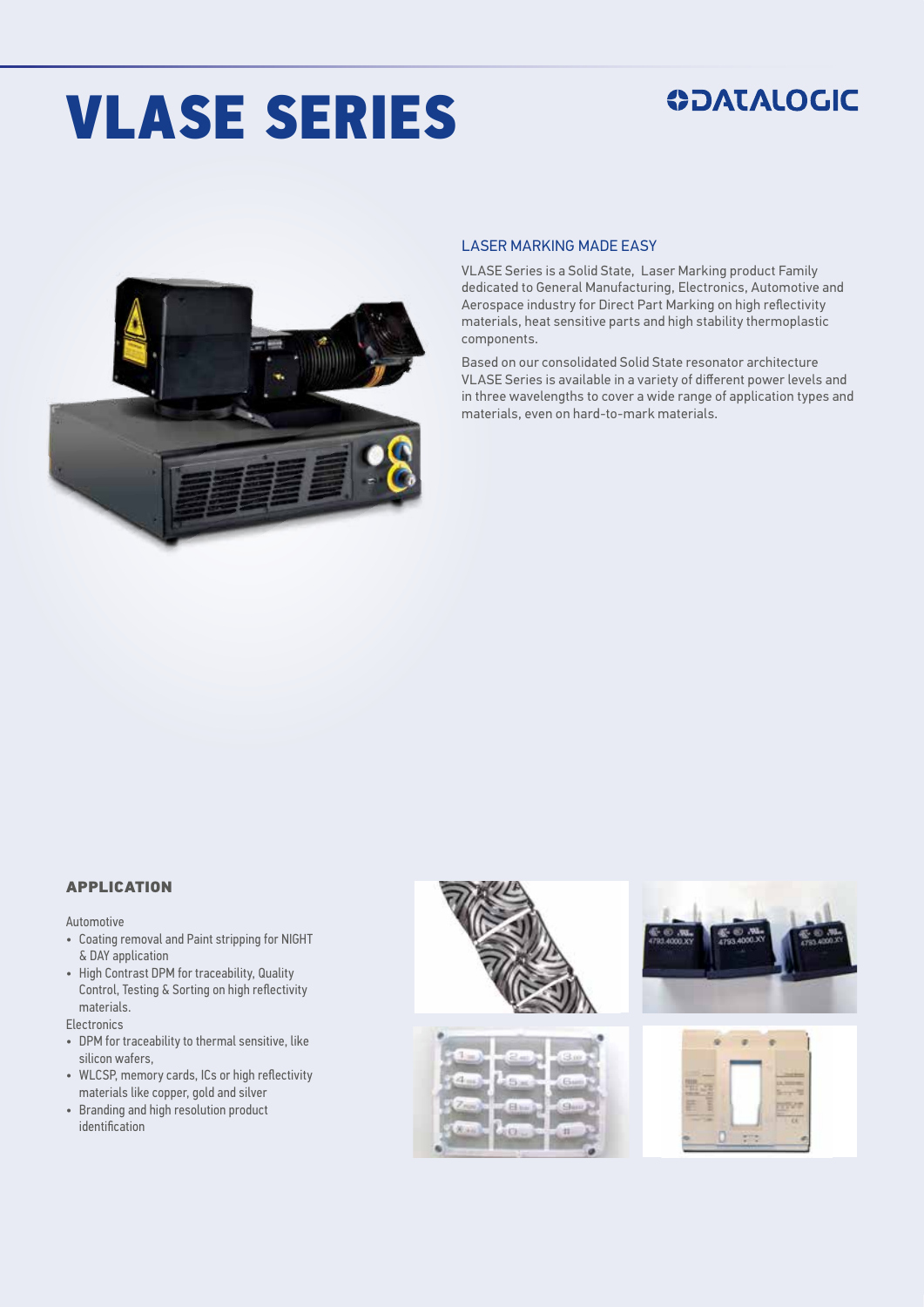#### QUICK INSTALL ATION AND SETUP

VLASE Series of solid state laser markers combines a stateof –the-art Solid State laser source with a high flexibility and easy setup embedded controller, providing to machine builders, system integrators and end users a compact, full features controller, with embedded 100-240 VAC power supply, diode module, TEC cooler, and drivers.

- Embedded controller with Windows Embedded Standard 7 Operative System, full language support and dedicated Solid State Hard Disk for data storage.
- Embedded 90-240 VAC power supply.
- Embedded 4 independent step motors controller dramatically simplifies management of rotary indexers, x-y tables, z axis etc
- I/O connections, fiber delivery and IEC power inlet are located on back panel for easy integration, as well as dedicated M12 connectors for Photocell and Encoder.

#### FLEXIBLE PROGRAMMING CONTROL

LIGHTER Suite, with its Intuitive and easy-to-learn interface, simplifies the development of a complete and cost effective Laser Marking Station for OEM and Machine builders.

VLASE Series is thought to be used in both a STAND ALONE MODE with built-in control and software resources, and in a MASTER-SLAVE mode with a with supervising computer for advanced network-oriented Laser Marking Applications.

- Front panel now offer main laser commands key and enable, USB port an new improved air cooling system with removable dust filter, that enhance operative temperature range up to 40°C @ full power.
- Simplified access to Laser Diode Module for fiber installation and maintenance
- Fail-Safe, redundant interlock system, fully compliant with EN 60825.1
- Completely sealed, bending free, long lifetime laser diode module.
- Full on screen diagnostic.

#### MAIN VLASE SERIES FEATURES ARE:

- Advanced Graphical Layout
- Local and Remote laser diagnostic
- Local and Remote I/O & axis control
- Local and Remote laser test & setup
- Local and Remote ActiveX
- Ethernet protocol for easy integration in PLC and industrial environments
- Marking On Fly capabilities

### VLASE SERIES

|                                    | <b>VLASE IR 10</b>                                                                                                                                                          | <b>VLASE IR 20</b> | <b>VLASE GREEN 10</b> | <b>VLASE UV 3</b> |  |
|------------------------------------|-----------------------------------------------------------------------------------------------------------------------------------------------------------------------------|--------------------|-----------------------|-------------------|--|
| <b>Wavelenght [nm]</b>             | 1064                                                                                                                                                                        | 1064               | 532                   | 355               |  |
| <b>Nominal Power [W]</b>           | 10                                                                                                                                                                          | 20                 | 10                    | 3                 |  |
| <b>Repetition Rate Range [KHz]</b> | $10 \div 100$                                                                                                                                                               | $20 \div 200$      | $20 \div 100$         | $20 \div 80$      |  |
| <b>Pulse Width Inst</b>            | 15@10KHz                                                                                                                                                                    | 8@20KHZ            | 10@50KHz              | 8@25KHZ           |  |
| <b>Max Pulse Energy [mJ]</b>       | 0.48@10kHz                                                                                                                                                                  | 0.55@20KHZ         | 0.31@20KHz            | 0.12@30KHZ        |  |
| <b>Peak power [kW]</b>             | 32@10KHz                                                                                                                                                                    | 65@20KHZ           | 28@20KHz              | 14@25KHZ          |  |
| <b>Marking capabilities</b>        | Standing, Rotary axis, On the fly (marking in motion)                                                                                                                       |                    |                       |                   |  |
| <b>Integration</b>                 | Up to 4 mechanical axis driving capabilities (stepper motor)<br>Up to 10 digital inputs and 10 digital output fully programmable dedicated connectors Encoder and Photocell |                    |                       |                   |  |
| <b>Interface</b>                   | Ethernet, RS 232, USB                                                                                                                                                       |                    |                       |                   |  |
| <b>Optical Fiber</b>               | Detachable - 3 meters standard- 5 meters OPT                                                                                                                                |                    |                       |                   |  |
| <b>Aiming Beam</b>                 | Semiconductor Laser - 630 - 670 nm                                                                                                                                          |                    |                       |                   |  |
| <b>Power Supply</b>                | 100-240 VAC 50/60Hz - 600 W max                                                                                                                                             |                    |                       |                   |  |
| <b>Cooling System</b>              | Air cooled                                                                                                                                                                  |                    |                       |                   |  |
| <b>Temperature Range</b>           | 5°C TO 40°C (41°F TO 104°F)                                                                                                                                                 |                    |                       |                   |  |

All laser sources described in this product guide are Class 4 laser sources.

Laser interaction with organic or inorganic material can cause TOXIC FUMES/PARTICLES. The OEM laser components described in this product guide is for sale solely to qualified manufacturers, who shall provide interlocks, indicators and other appropriate safety features in full compliance with applicable national and local regulations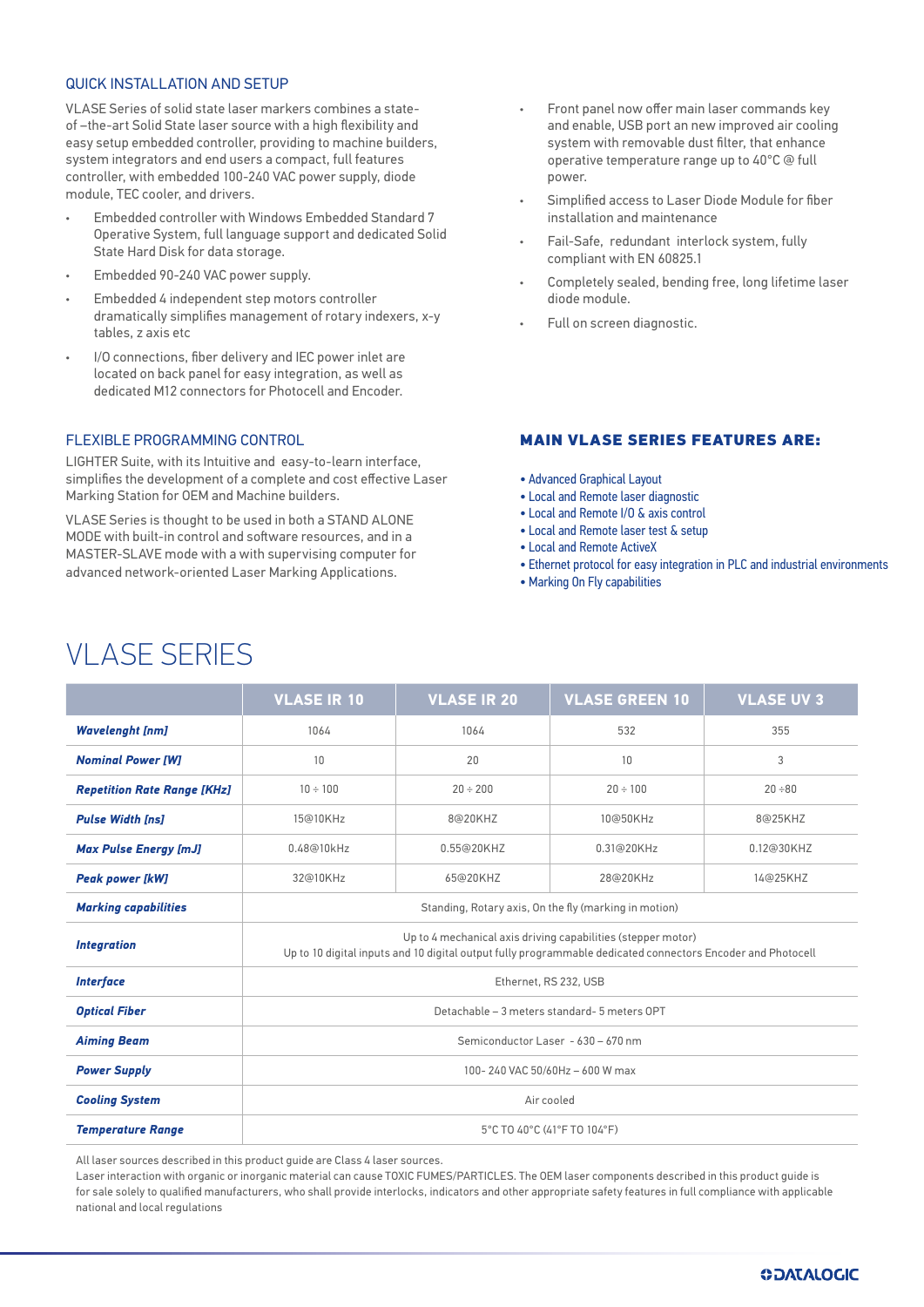# VLASE SERIES (WAVELENGTH)

New VLASE Family is available in three wavelength to satisfy all a wide range of application types and materials, where high peak power, short pulse width and high beam quality is required.

| VL-IR (INFRARED)                                                                                   | VL – GREEN                                                                                                                                 | <b>VL-UV (ULTRA VIOLET)</b>                                                                                       |
|----------------------------------------------------------------------------------------------------|--------------------------------------------------------------------------------------------------------------------------------------------|-------------------------------------------------------------------------------------------------------------------|
| DPSS LASER MARKERS @ 1064 NM                                                                       | DPSS Laser markers @ 532nm                                                                                                                 | DPSS LASER MARKER @ 355 NM                                                                                        |
| High peak power, short pulse Infrared laser<br>markers available in 10, 15 and 20W<br>power level. | High peak power, high efficiency, intracavity SHG<br>(second harmonic Generation) laser markers<br>available in tow power size: 4W and 10W | HIGH PEAK POWER, LOW LIFETIME, THG<br>(THIRD HARMONIC GENERATION) LASER<br>MARKING PRODUCT WITH EMISSION @ 355 NM |

#### **APPLICATIONS**

Green emission laser offers significant advantages in marking applications with materials such as plastics that do not interact with the infrared wavelength, as well as with semiconductors such as silicon (e.g. wafer marking) or high reflectivity metals like copper, gold & silver.

Excellent beam quality, VL-IR is the general purpose laser marker for wide range of materials.

High peak power and short pulse width ensures low thermal footprint and reduced HAZ (Heat Affected Zone) assures stable and precise marking on non additivated thermoplastic polymers (such as ABS, PP, PES, PET, PVC), on coated materials or low absorption materials



*Night & Day Automotive dashboard pushbutton, black painted. Accurate coating removal without any damage of the bulk structure*



*High contrast marking on high reflectivity materials, Copper*



*Faucets Marking – Nickel coated Solid Brass Accurate color change of nickel coating, nickel protective coating is not removed.*



*High resolutions marking on high reflectivity materials, brass*

Excellent marking quality, very fine spot size, for "cold marking "application, with very low thermal footprint for ablative damage free marking applications on various materials, including sapphire, glass, diamond, silicone, PE, HDPE (high Density Polyethylene), ceramic, alumina, and other sensitive materials.



*HDPE Marking High contrast marking on high stability materials, HDPE for medical application and devices.*



*Glass Marking Cracks free glass marking and engraving*